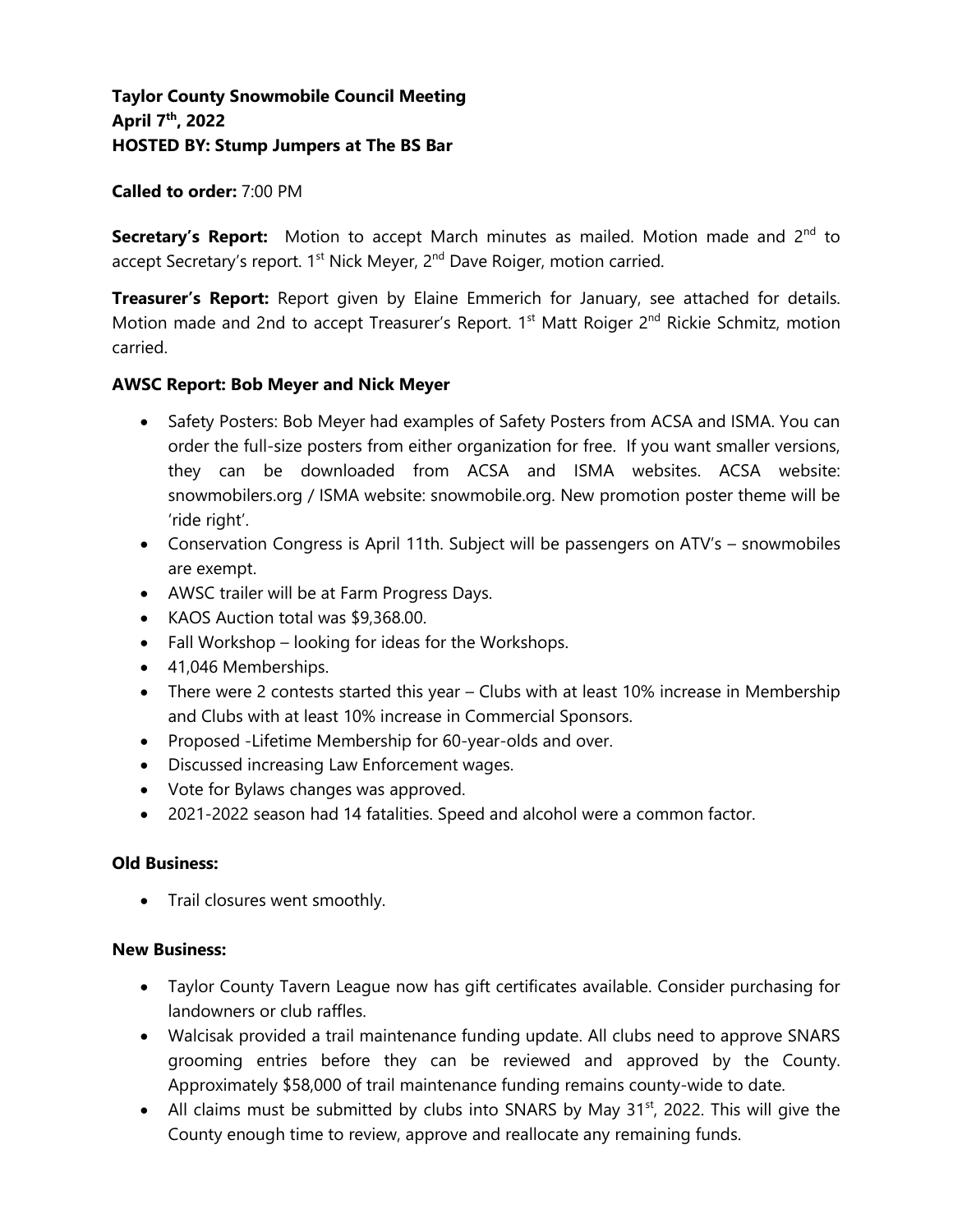- New miles were amended for the 2021-2022 season including: Q, M4, Rib Lake City, and Brooks. Total miles now come to 346.4.
- Applications were submitted to the state for two segments of maintenance. Fuzzy's Trail 0.3 miles and 86 Trail (in Lincoln County) 2.7 miles. All other trails are funded.
- 2021-2022 season lasted 68 days, not including early opening of the Pine Line. This is longest season we have had since 2014. Average season length over the past 8 years is 53 days.

# **Election of Officers:**

- Nick Meyer made a motion to elect Jake Walcisak as secretary. Motion seconded by Dan Roiger. Motion carried.
- Starla Meyer made a motion to elect Elaine Emmerich as treasurer. Motion seconded by Dave Roiger. Motion carried.
- Dave Roiger made a motion to elect Angie Schmeiser as vice president. Motion seconded by Starla Meyer. Motion carried.
- Elaine Emmerich made a motion to elect Dave Roiger as president. Motion seconded by Angie Schmeiser. Motion carried.

**Next Meeting:** October 6th, 2022, Hosted by Jump River Runners. Location is TBD.

Adjourn: Motion made and 2<sup>nd</sup> to adjourn. 1<sup>st</sup> by Dave Roiger, 2<sup>nd</sup> by Cal Nick Meyer, motion carried.

Adjourned 7:52 pm

Respectfully submitted by: Jake Walcisak Taylor County Forestry Dept.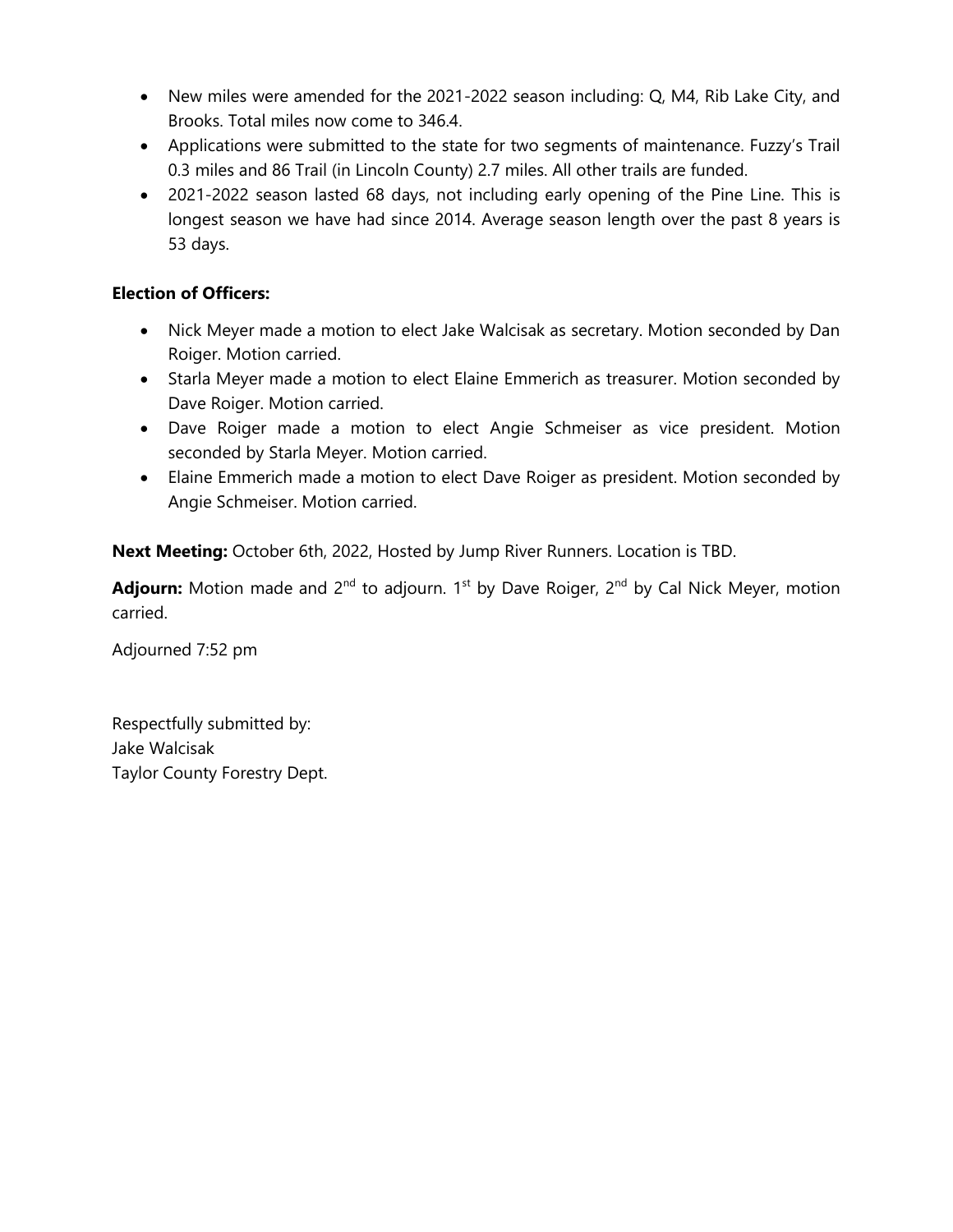# **TAYLOR COUNTY SNOWMOBILE COUNCIL MEETING MARCH 3 rd , 2022 HOSTED BY WESTBORO SNO-DUSTERS – WESTBORO VFW HALL**

**Secretary's Report:** Motion made and 2<sup>nd</sup> to accept Secretary's Report as mailed. 1<sup>st</sup> Dave Roiger 2<sup>nd</sup> Delvin Smith

**Treasurer's Report:** Report given by Elaine Emmerich; see attached for details. Motion made and 2<sup>nd</sup> to accept Treasurer's Report. 1<sup>st</sup> Matt Roiger 2<sup>nd</sup> Lynn Jochimsen

### **Old Business**

- Youth Rep Report: Halee, the new Youth Rep, was not present.
- Convention: Convention is in Green Bay March 25<sup>th</sup> thru March 27<sup>th</sup>. March 10<sup>th</sup> is the deadline to get your Voter Registration forms to AWSC. If you are not going to Convention, Director Bob Meyer and County Rep Nick Meyer can vote in your place. -- Side Note: It was requested that, at the Directors' meeting, Bob talk about allowing 12year-olds and up take snowmobile safety courses online.
- Raffle Report: Elaine had the results of the Fun Day Raffle; see attached for details. Next year will be hosted by the Jump River Runners.

### **New Business**

- Trails: Jake sent email asking if we should close the trails. After much discussion, it was decided to keep them open through this weekend. Need to see what the weather is going to do. Revisit the subject on Monday. There was a complaint that part of the trail on Corridor 21 was down to dirt in the section that is being logged.
- Safety Posters: It was asked whether there were posters to remind riders to STAY RIGHT. Director Bob will check with ACSA and AWSC. Maybe we could sponsor a Poster Contest? Something to think of for next season.
- Election: Next month is the Election of Officers. President Wally Emmerich is stepping down. Everyone get your campaigns going!
- Local Events: Interwald Wanderers Pie Shoot is this Saturday at Cattail Tap. Pine Creek Riders are holding a Meat Raffle. When all the cards are sold, they will draw. Hope Hospice Fish Boil is scheduled for April 29<sup>th</sup> at the Chelsea Conservation Club.

**Next Meeting:** April 7, 2022, hosted by Stump Jumpers at BS Bar, Highway 64 Medford.

Adjourn: 1<sup>st</sup> by Dave Roiger 2<sup>nd</sup> by Lynn Jochimsen

Respectfully submitted by: Elaine Emmerich Temporary Secretary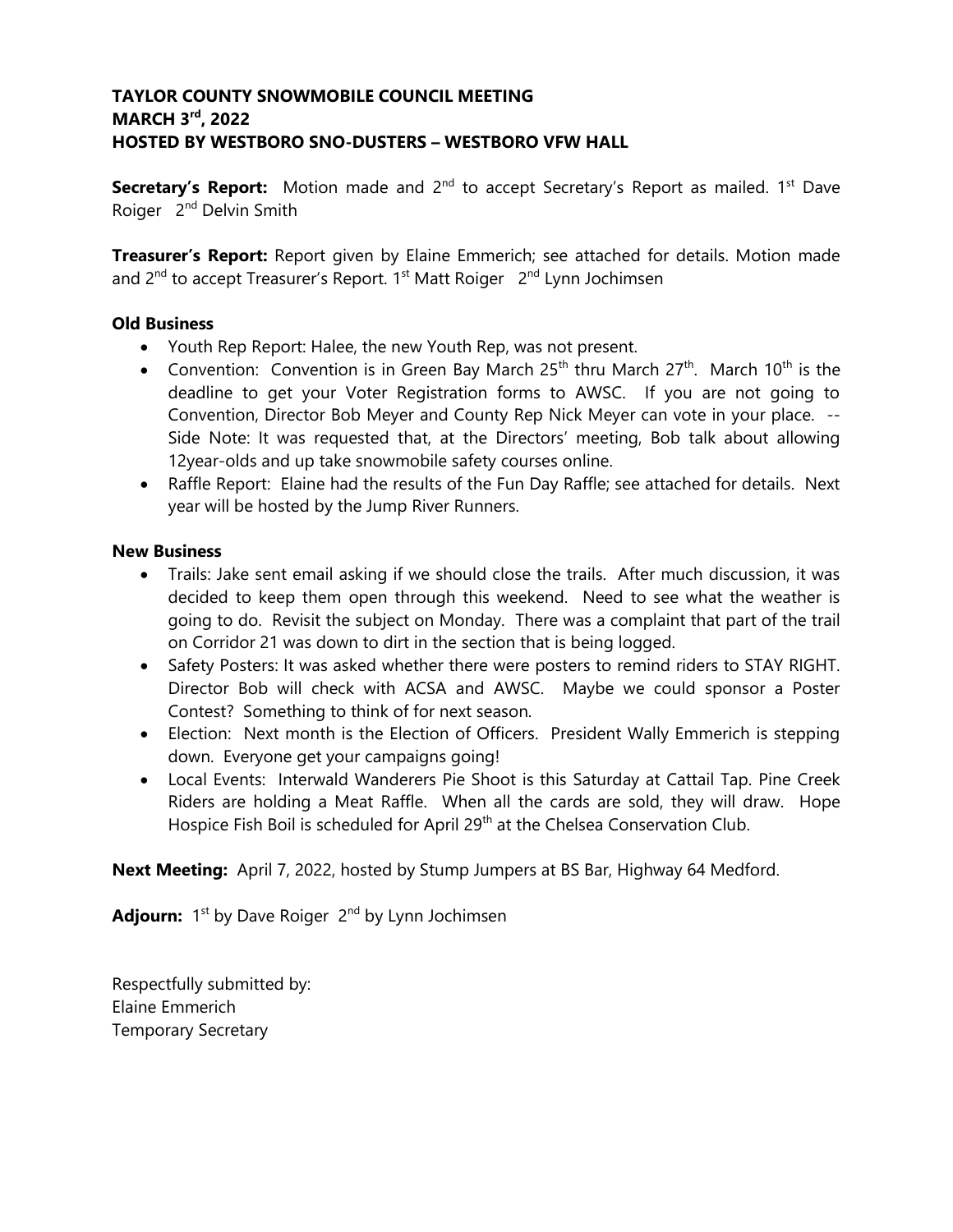# **Taylor County Snowmobile Council Meeting February 3rd, 2022 HOSTED BY: Black River Rock Dodgers at The Groomer Shed**

## **Called to order:** 7:03 PM

**Secretary's Report:** Motion to accept January minutes as mailed. Motion made and 2<sup>nd</sup> to accept Secretary's report. 1<sup>st</sup> Nick Meyer, 2<sup>nd</sup> Dave Roiger, motion carried.

**Treasurer's Report:** Report given by Elaine Emmerich for January, see attached for details. Motion made and 2nd to accept Treasurer's Report. 1<sup>st</sup> Steve Thums 2<sup>nd</sup> Roger Bube, motion carried.

## **AWSC Youth Report: Nick Meyer and Bob Meyer**

- Scavenger hunt signs are finished. Nick Meyer brought most signs with to the meeting. Carli will deliver the remaining signs this weekend.
- KAOS leadership ride Lakewood February 11-13.
- Silent auction at the convention. Donations appreciated.
- Seven KAOS members will attend ISC June 8-11 Dubuque, IA.
- KAOS apparel will be available online.

## **AWSC Report: Bob Meyer**

- Current proposal to change/update AWSC by-laws. Changes are available for review in the magazine and on the website. Minor changes. Mostly clean-up language. Additional section for emergency powers (particularly applicable during unforeseen situations).
- Membership at end of December was 40,567. Up notably from pre-trail pass era.
- Discounted trail passes through AWSC at end of December approximately 50,000. Full price trail passes through DNR at end of December 40,641. Well below the total number of snowmobiles registered in Wisconsin.
- American Council of Snowmobile Associations is asking for clubs to report when a trail is rerouted or lost due to trespassing. Notify Dave Newman.
- ISC in Dubuque, IA June 8-11. Registration is currently \$235.00 but will increase as it gets closer to the event. Block of hotel rooms at \$119.00 per night. Consider attending as this is a close location compared to most other years.

### **New Business:**

- Grand opening of the Taylor-Price connector trail (new segment of trail D) at noon on Tuesday February 8<sup>th</sup>, 2022. Groomers from each county will meet at the county line. Jake will provide drone footage. Dave Newman and AWSC will be there to write an article.
- Forestry Department staff met with Jeff Anderson from Travel Wisconsin on February 1st. Jake will be attending the upcoming county Tourism Committee meeting to discuss Travel Wisconsin providing a Destination Assessment for Taylor County. This is a free assessment. It is conducted through resident and visitor surveys. Travel Wisconsin then provides recommendations on how to increase marketing and other promotional efforts that work with Taylor County's strengths. Not exclusive to snowmobiling.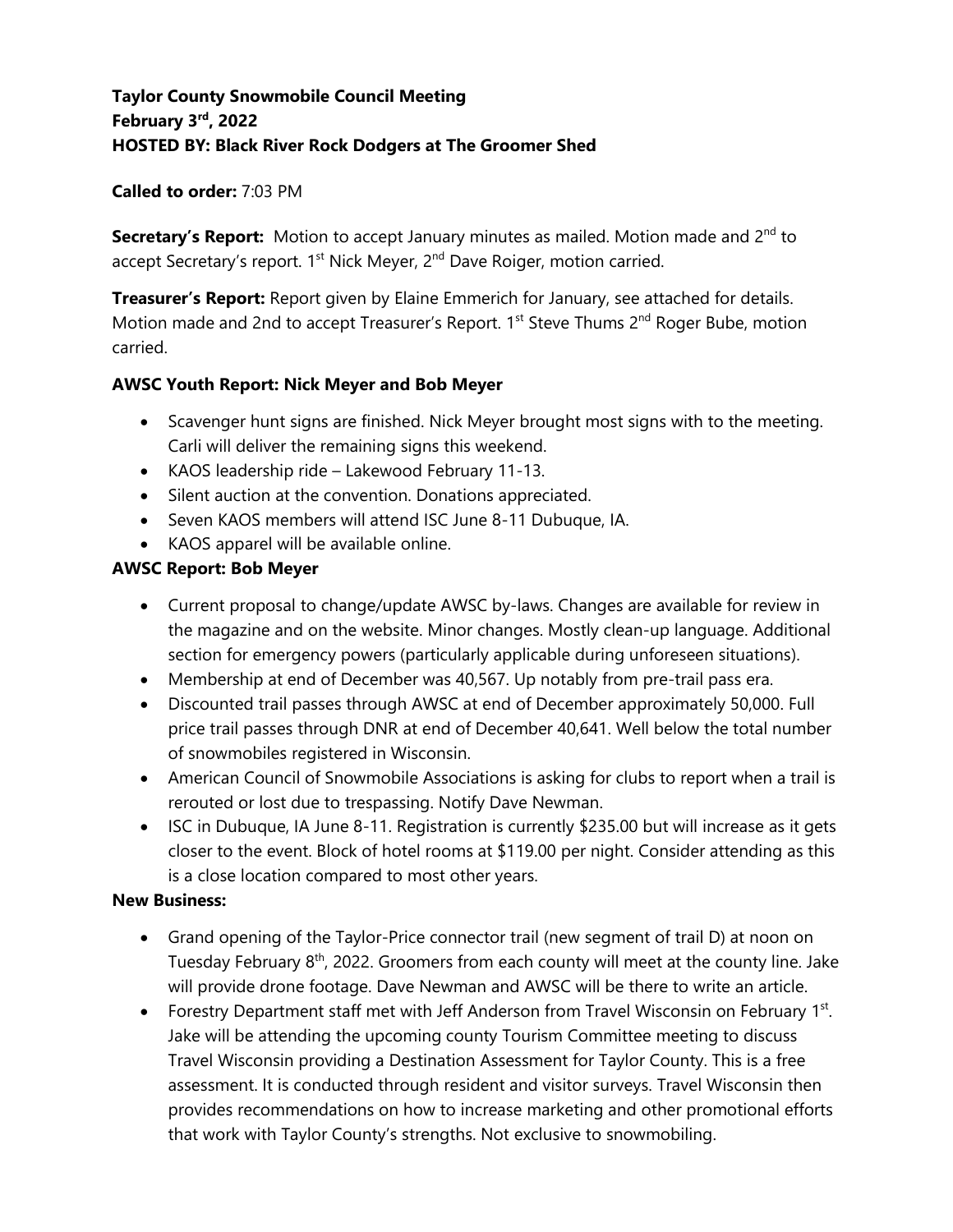- Jake will apply for new maintenance funding of trail 86 between the Lincoln County line and Wildwood Road, (2.65 miles). If successful, this segment will be added to the maintenance contract of the Grooming Association for the 2022-2023 season.
- Jake provided an update on active timber sales
	- o County Forest:
		- **■** Intersection of Bear Ave and Emil Drive, extending 1.4 miles north.
		- Bear Avenue between Emil Drive and Cut Off Road.
		- Fawn Avenue between Newood Avenue and Camp 8 Road.
	- o National Forest:
		- **EXEL As also as a Lack** been awarded to Beiwer Sawmill with activity unlikely this winter.
		- Jig sale between Urling Lane and Spieles Road. Contractor is plowing FR 570 going west from Lake 19 Road.
		- South Twin sale on M and E Trail east of FR 566/Twin Lake Road. Only hauling remains.
		- **E** Homestead sale near Winter Sports Road and Beaver Creek Road is active. Use of trail is not allowed but logging will occur near the trail.
		- **•** Trail plowed west of Mauer Drive may be groomed. Logger will not have time to harvest this winter.
- AWSC Director and Rep Elections
	- o County Snowmobile Council President, Wally Emmerich, called for nominations.
		- Bob Meyer nominated for Director. No other nominations.
		- Wally called for a voice vote. Passed unanimously.
		- Nick Meyer nominated for Rep. No other nominations.
		- Wally called for a voice vote. Passes unanimously.

**Next Meeting:** March 3rd, 2022, Hosted by Westboro Sno-Dusters at the Westboro VFW Hall.

Adjourn: Motion made and 2<sup>nd</sup> to adjourn. 1<sup>st</sup> by Scott Zondlo, 2<sup>nd</sup> by Cal Drost, motion carried.

Adjourned 7:43 pm

Respectfully submitted by: Jake Walcisak Taylor County Forestry Dept.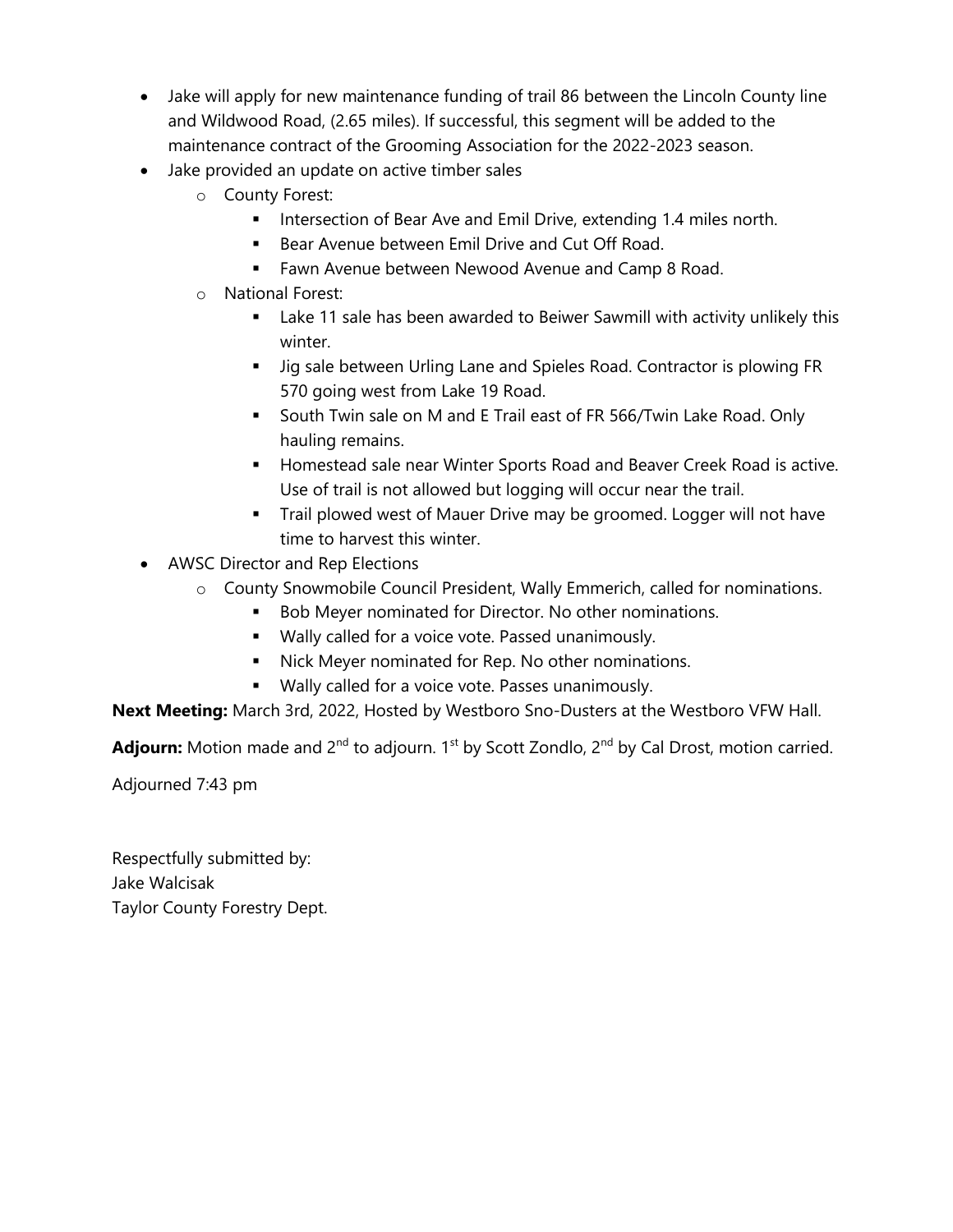### **Called to order:** 7:00 PM

**Secretary's Report:** Motion to accept December minutes as mailed. Motion made and 2<sup>nd</sup> to accept Secretary's report. 1<sup>st</sup> Kirby Jensen, 2<sup>nd</sup> Delvin Smith, motion carried.

**Treasurer's Report:** Report given by Elaine Emmerich for December, see attached for details. Motion made and 2nd to accept Treasurer's Report. 1<sup>st</sup> Dave Roiger 2<sup>nd</sup> Rickie Schmitz, motion carried.

### **AWSC Youth Report:**

- Carli Berger will deliver Scavenger Hunt signs. Please call her at (715) 965-1673.
- Potential new youth reps. Hailey Zickert and Rebekah Strobach.

### **Old Business:**

• Elaine has more raffle tickets available for those who have not received them yet or additional tickets if you run out.

### **AWSC Report:**

- Bob Meyer has American Council of Snowmobile Association raffle calendars available for \$20 each.
- 40-foot rule has passed. Can now apply for maintenance funding of a one-way trail within 40 feet of a roadway. Must still be 10 feet from the shoulder or fog line.
- Director's meeting this weekend in Hayward.

### **New Business:**

- Jake reviewed the process to develop and receive funding on a new trail. Please contact Jake if you are working on a new trail or major reroute.
- Small reroute near A&E.
- 54<sup>th</sup> Annual International Snowmobile Congress (ISC) June 8-11, 2022, Dubuque, IA.
- Jake provided an update on active timber sales
	- o County Forest:
		- $\blacksquare$  1<sup>st</sup> quarter mile of Emil Drive.
		- Bear Avenue between Emil Drive and Cut Off Road.
	- o National Forest:
		- **■** Lake 11 sale is out for bids until January  $17<sup>th</sup>$ . Market conditions may contribute to activity yet this winter.
		- **■** Jig sale between Urling Lane and Spieles Road.
		- South Twin sale on trail east of FR 566/Twin Lake Road.
- Bob Meyer has a promising candidate for AWSC rep.
- Jeff Anderson from Travel Wisconsin has offered to meet with the County and local clubs to discuss how to promote snowmobiling in our area.